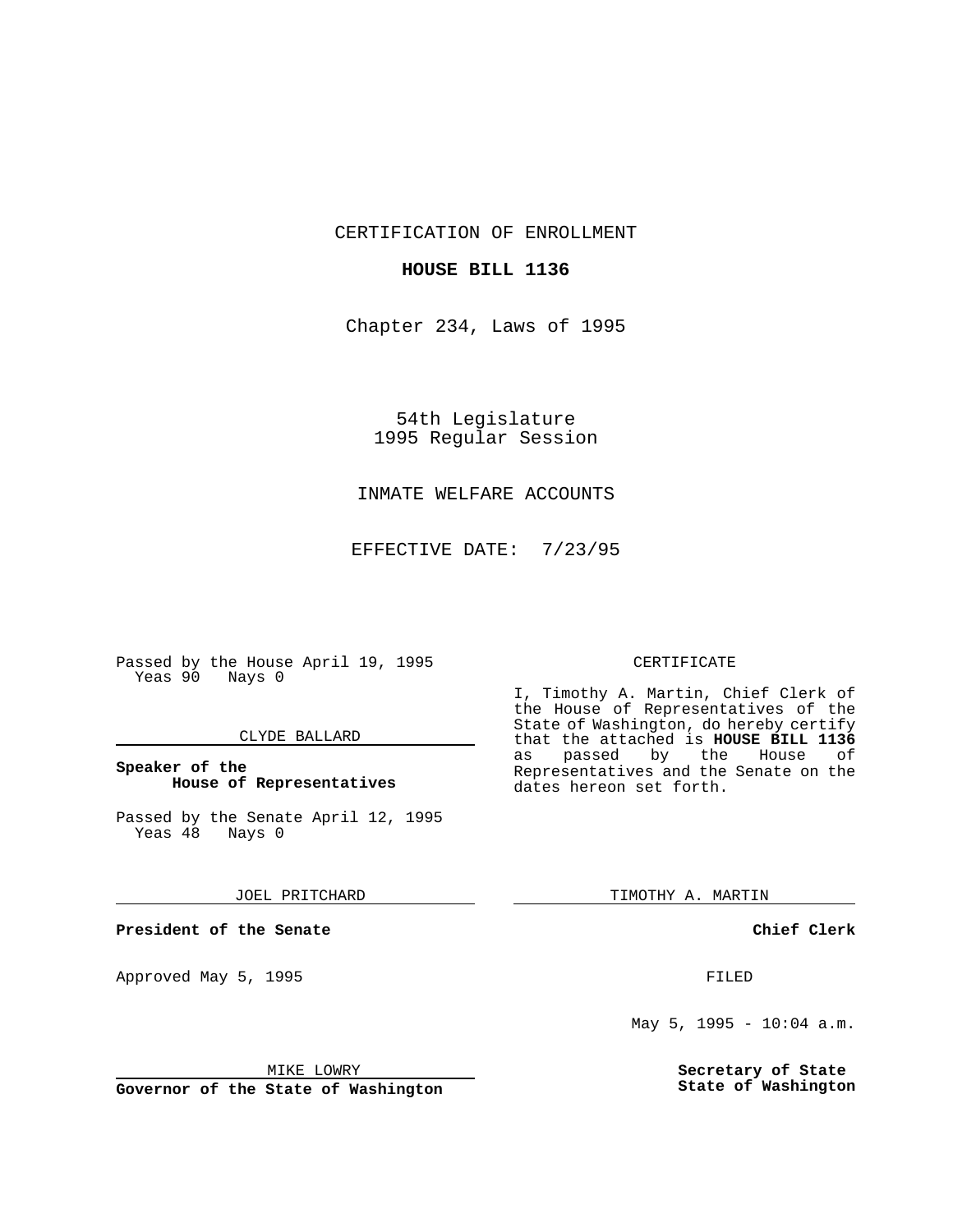# **HOUSE BILL 1136** \_\_\_\_\_\_\_\_\_\_\_\_\_\_\_\_\_\_\_\_\_\_\_\_\_\_\_\_\_\_\_\_\_\_\_\_\_\_\_\_\_\_\_\_\_\_\_

\_\_\_\_\_\_\_\_\_\_\_\_\_\_\_\_\_\_\_\_\_\_\_\_\_\_\_\_\_\_\_\_\_\_\_\_\_\_\_\_\_\_\_\_\_\_\_

## AS AMENDED BY THE SENATE

Passed Legislature - 1995 Regular Session

#### **State of Washington 54th Legislature 1995 Regular Session**

**By** Representatives Ballasiotes, Kessler, Campbell, Costa, Padden, Delvin, Hargrove, Basich, Tokuda, Lisk, Dyer, Mastin, Schoesler, Blanton, Sheldon, Lambert, L. Thomas, Backlund, Van Luven, Benton, Buck, Crouse, Chappell, Wolfe, Huff, Mitchell, Hickel, Thompson, Foreman, Sherstad, Chandler, Clements, Patterson, Mulliken, Honeyford, Cooke, Johnson, D. Schmidt, Pennington, Hymes, Kremen, Carrell, Mielke and Sheahan

Read first time 01/16/95. Referred to Committee on Corrections.

1 AN ACT Relating to inmate welfare accounts; amending RCW 7.68.090; 2 adding a new section to chapter 72.09 RCW; and creating a new section.

3 BE IT ENACTED BY THE LEGISLATURE OF THE STATE OF WASHINGTON:

 NEW SECTION. **Sec. 1.** The legislature finds that the responsibility for criminal activity should fall squarely on the criminal. To the greatest extent possible society should not be expected to have to pay the price for crimes twice, once for the criminal activity and again by feeding, clothing, and housing the criminal. The corrections system should be the first place criminals are given the opportunity to be responsible for paying for their criminal act, not just through the loss of their personal freedom, but by making financial contributions to alleviate the pain and suffering of victims of crime.

14 NEW SECTION. **Sec. 2.** A new section is added to chapter 72.09 RCW 15 to read as follows:

16 Each year the department shall transfer twenty-five percent of the 17 total annual revenues and receipts received in each institutional 18 betterment fund subaccount to the department of labor and industries